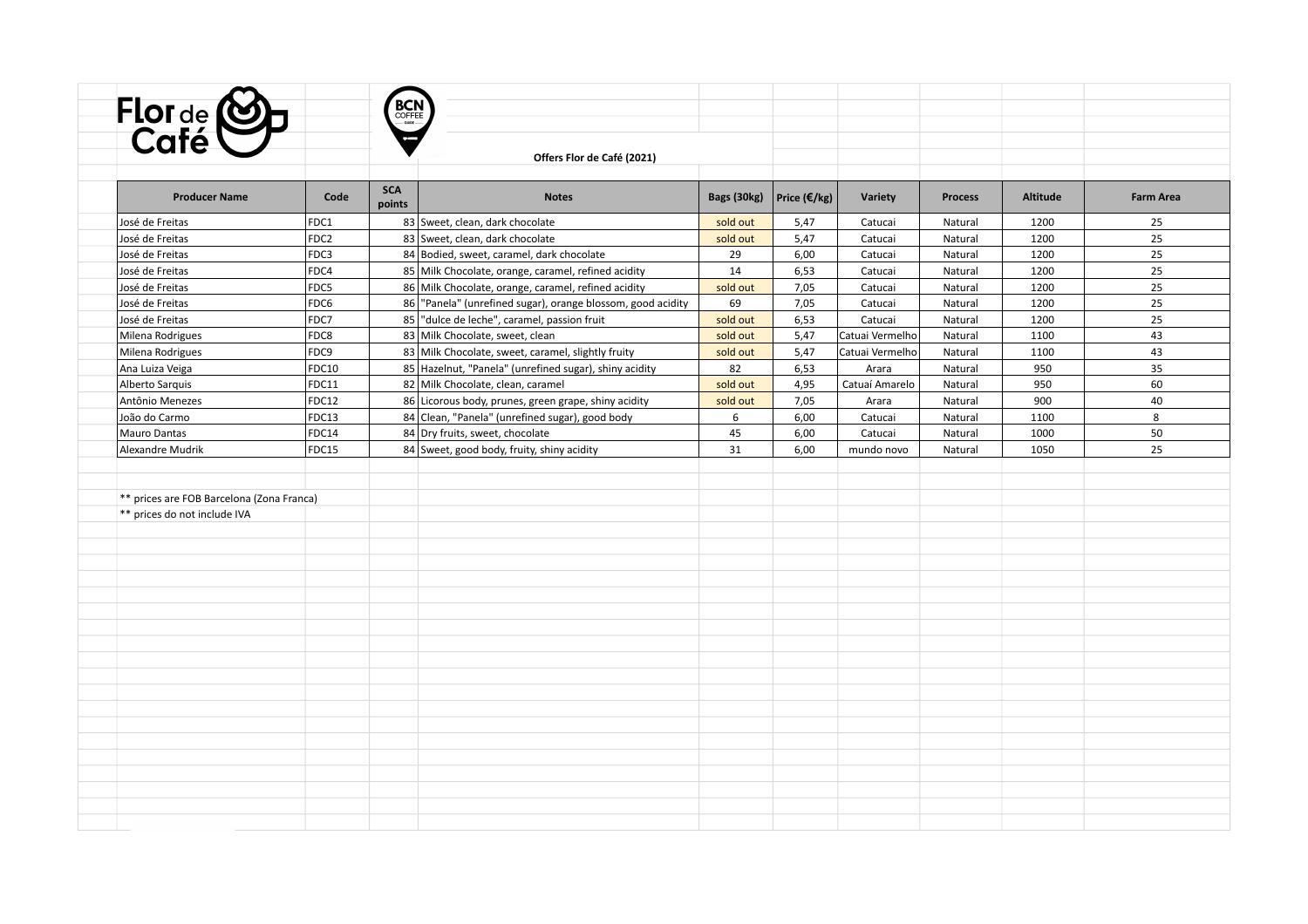|                                           |        | <b>BCN</b>    |                                                         |                 |                         |  |  |
|-------------------------------------------|--------|---------------|---------------------------------------------------------|-----------------|-------------------------|--|--|
| EthicHub                                  |        |               |                                                         |                 |                         |  |  |
|                                           |        |               |                                                         |                 |                         |  |  |
|                                           |        |               | Offers Ethic Hub (2021)                                 |                 |                         |  |  |
|                                           |        |               |                                                         |                 |                         |  |  |
| <b>Producer Name</b>                      | Code   | SCA<br>points | <b>Notes</b>                                            | Bags (46kg)     | Price ( $\epsilon$ /kg) |  |  |
| Mauricio Velázquez Perez                  | ETHIC1 | 85.75         | Cítrico, Ciruela, Cedro, Panela, Hierbas Frescas, Mora. | 23              | 8,21                    |  |  |
| Donato Vázquez Vázquez                    | ETHIC2 | 85.00         | Chocolate, Caramelo, Cereza                             | $6\overline{6}$ | 8,21                    |  |  |
| Juventino Matías Ortiz                    | ETHIC3 | 85.25         | Naranja, Fruta Madura                                   | $\overline{7}$  | 8,21                    |  |  |
| Irene Roblero López                       | ETHIC4 | 86.00         | Fresa, Limón, Azúcar, Cereza, Chocolate                 | $10\,$          | 8,21                    |  |  |
| Tacaná Suprema                            | ETHIC5 | 82.5          | cereza, chocolate, cítrico, cremoso                     | 140             | 6,58                    |  |  |
| Tacaná Extra                              | ETHIC6 | 81.25         | Frutos del bosque, Chocolate, Licor                     | 150             | 6,26                    |  |  |
| Tacaná Extra                              | ETHIC7 | 81.25         | Frutos del bosque, Chocolate, Licor                     | 12              | 7,16                    |  |  |
|                                           |        |               |                                                         |                 |                         |  |  |
|                                           |        |               |                                                         |                 |                         |  |  |
| ** prices are FOB Barcelona (Zona Franca) |        |               |                                                         |                 |                         |  |  |
| ** prices do not include IVA              |        |               |                                                         |                 |                         |  |  |
|                                           |        |               |                                                         |                 |                         |  |  |
|                                           |        |               |                                                         |                 |                         |  |  |
|                                           |        |               |                                                         |                 |                         |  |  |
|                                           |        |               |                                                         |                 |                         |  |  |
|                                           |        |               |                                                         |                 |                         |  |  |
|                                           |        |               |                                                         |                 |                         |  |  |
|                                           |        |               |                                                         |                 |                         |  |  |
|                                           |        |               |                                                         |                 |                         |  |  |
|                                           |        |               |                                                         |                 |                         |  |  |
|                                           |        |               |                                                         |                 |                         |  |  |
|                                           |        |               |                                                         |                 |                         |  |  |
|                                           |        |               |                                                         |                 |                         |  |  |
|                                           |        |               |                                                         |                 |                         |  |  |
|                                           |        |               |                                                         |                 |                         |  |  |
|                                           |        |               |                                                         |                 |                         |  |  |
|                                           |        |               |                                                         |                 |                         |  |  |
|                                           |        |               |                                                         |                 |                         |  |  |
|                                           |        |               |                                                         |                 |                         |  |  |
|                                           |        |               |                                                         |                 |                         |  |  |
|                                           |        |               |                                                         |                 |                         |  |  |
|                                           |        |               |                                                         |                 |                         |  |  |
|                                           |        |               |                                                         |                 |                         |  |  |
|                                           |        |               |                                                         |                 |                         |  |  |
|                                           |        |               |                                                         |                 |                         |  |  |
|                                           |        |               |                                                         |                 |                         |  |  |
|                                           |        |               |                                                         |                 |                         |  |  |
|                                           |        |               |                                                         |                 |                         |  |  |
|                                           |        |               |                                                         |                 |                         |  |  |